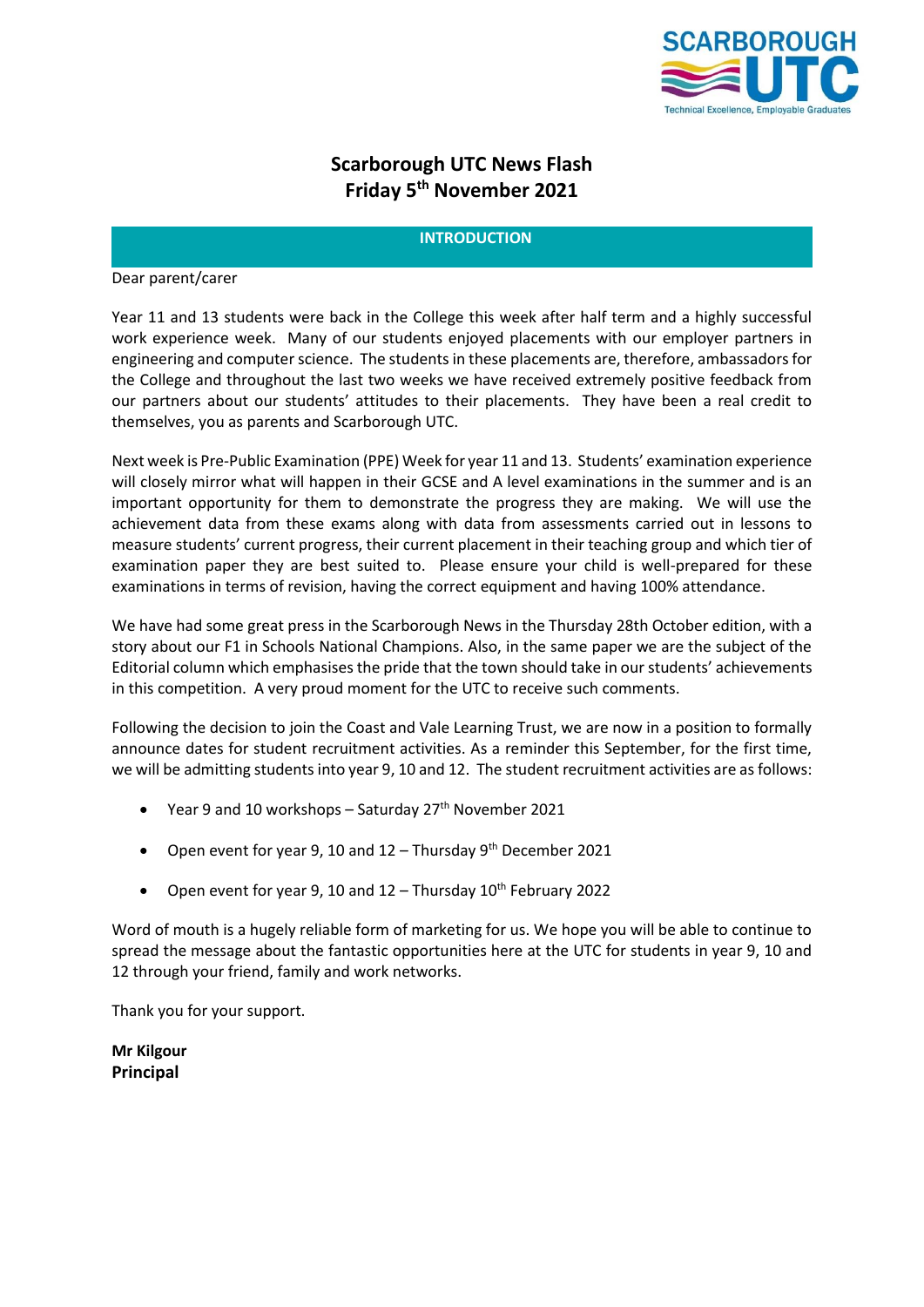## **T&L@SUTC**

#### **T&L ENHANCED BY EMPLOYER ENGAGEMENT @SUTC**

This week Tom Clarke from Severfield delivered a session to our Y13 mechanical engineering students to introduce a contextual project focussing on bridge design and material science. Students are being tasked to consider corrosion resistance methods and design of the Esk bridge in Whitby. As a part of the project students will receive engineer led masterclasses in bridge design and load calculations. They will then have to apply this knowledge, and their own research and development skills, to design, model and manufacture a scale bridge to fit the project brief. The project will culminate with a presentation to Severfield engineers who will give feedback and decide on the most effective design.

Also, this week we have welcomed industry experts from GCHQ, Testcard and Unison who carried out interviews for students that applied for a placement with them as a part of the Career Development Programme. Feedback from the organisations and students regarding this experience has been excellent - we wish our students luck in gaining their placements! Successful students will be supported by the organisation throughout their two-year SUTC study programme through a range of mentoring sessions, technical masterclasses, industrial visits and work experience placements. A fabulous opportunity and one that will make their CV's and personal statements for UCAS/apprenticeship/job applications truly unique.

## **TECHNICAL EXCELLENCE**

News from Systems Control this week! Year 13 have been busy investigating the operation and application of a wide range of switch devices as part of their Electrical Operations unit. It is important to be able to select the appropriate component for the circuit, and to ensure that the part is appropriately rated. The electrical engineer needs to be aware of legislation around the safe operation of the circuit - including the voltage and current rating. After jointly investigating a data sheet to find the switch technical characteristics, they have had to then apply it to a wide range of devices.

In year 10, students have been completing their practical printed circuit board operation, and were introduced this week to testing using a multimeter. This super device measures the invisible quantity which lights our homes and streets at night. Being able to use a meter for testing circuit operation and for fault finding and solving is a vital part of the systems control curriculum - and is directly relevant to careers involving electrical and electronic engineering, whether it is in medicines discovery, satellite applications, high value manufacturing, digital applications or offshore renewable energy.

Year 11 have had a week combining some similar multimeter testing review activities, as well as the main part of this weeks' learning - a walking talking mock - a walk through with guided answers to show both exam technique and some common errors to avoid. Year 11 have all been given several practice papers and mark schemes, some flash cards and a knowledge organiser to use (physical copies to take home) as well as digital access to a wide range of resources in classroom. Please encourage your child to spend some dedicated time working towards their Summer 22 success.

Finally, I've been pleased to see my Y12 Electrical and Electronic engineering students again, and getting some momentum up again - it was good to see that students are getting to grips and being demonstrably more confident with Ohm's Law, Kirchhoffs Laws and the Power Law- they have some independent study to do, and it is really refreshing to see that a more mature approach to independent study helps students to be more confident with the subject matter in lessons. Have a great weekend! from Mr Brown.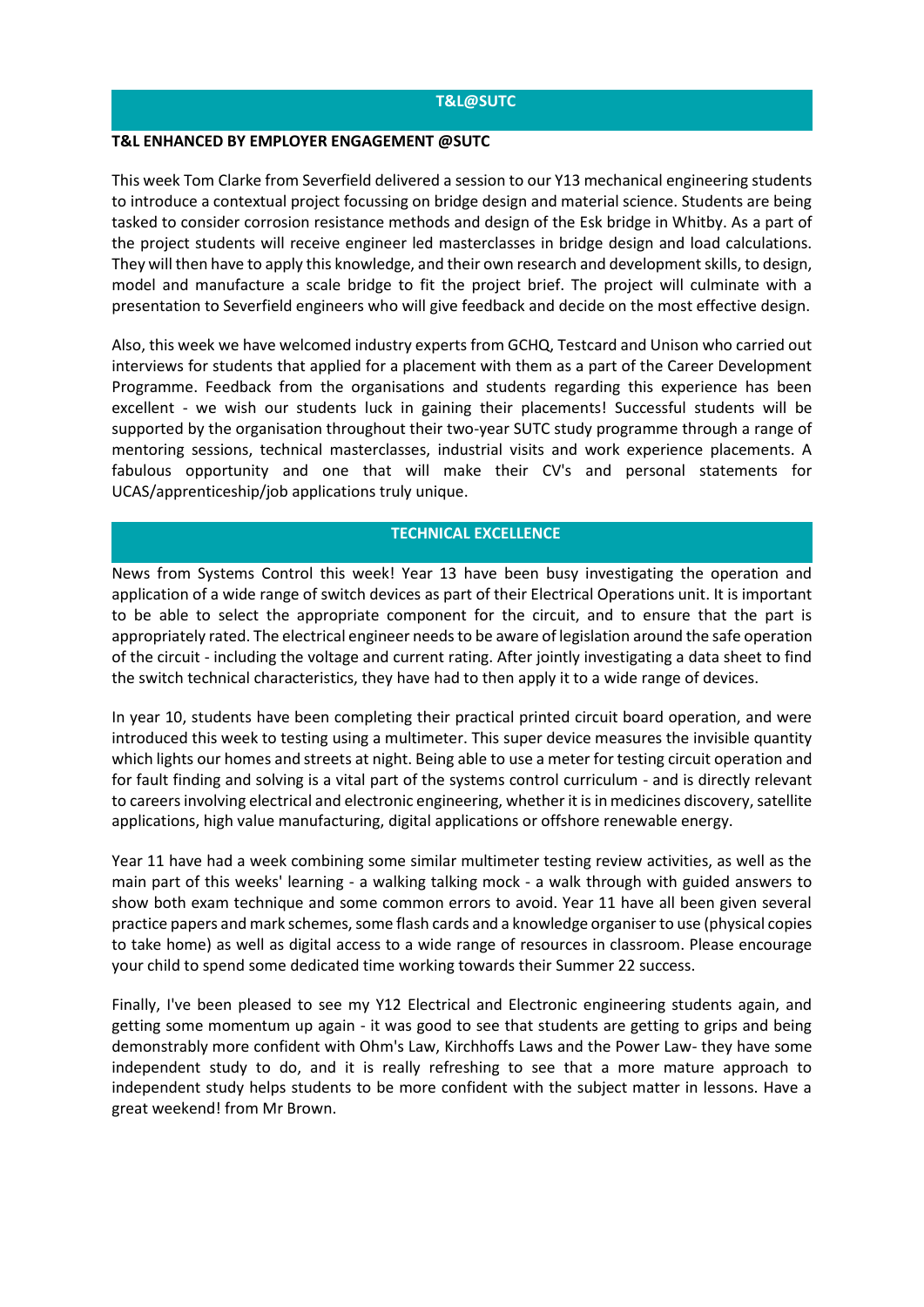## **ASSESSMENT AND CURRICULUM**

## **All Years**

All assessment information, Attendance, Professional values, behaviour and target information is published on the My Child at schools app. This is a secure and personal portal that allows you to assess the progress of your child at any time. Invites for the portal have been issued. If there are any issues accessing the app, please report this to [enquiries@scarboroughutc.co.uk](mailto:enquiries@scarboroughutc.co.uk) for further assistance. Registering for the APP is vital as this is the primary method of regular communication to parents.

# **Behaviour and Safety**

It is important to continue the highest standards of business dress policy and ensure that equipment, stationary and scientific calculators are checked regularly.

Maintaining 100% attendance is important to ensure we can continue to support progress effectively. Students are supported through tutor time with attendance challenges. Attendance is an important focus for all students to ensure we can support attainment throughout the Autumn term.

## **Curriculum, Feedback and Assessment**

Year 10 & 12

Settling in Evening

We were pleased at the positive response to providing face to face setting in meetings and phone calls with tutors this week. It is good to hear that students are settling into the new environment well and they feel safe and secure in their learning.

Year 11 & Y13

It is vital that revision plans are in place and students make a strong start to prepare for forthcoming assessments. The assessment period began on 1<sup>st</sup> November 2021. Formal pre-public exams begin on the **8 th of November 2021.** 

We are now looking forward to Y11 and 13 progress evening – the letter confirming arrangements will be emailed on Tuesday  $9<sup>th</sup>$ . Progress evening is an ideal opportunity to book appointments with teaching staff after the forthcoming assessment period.

#### **ENGLISH LITERATURE**

Our *'Friday Form Read*' has returned with the spectacular fantasy action adventure "Evernight" by award winning children's author Ross Mackenzie!

We feel that after students missing Y8 and 9, having a great story to get lost in is the medicine we all need! Here is the summary from Booktrust:

*InKing's Haven, the emotionless White Witches are in control of magic, while the Hags have been expelled - and toshers like Lara roam the sewers, hunting for objects they can sell to survive.*

*But when Lara discovers a mysterious wooden box, she's thrown into an adventure she never could have imagined...*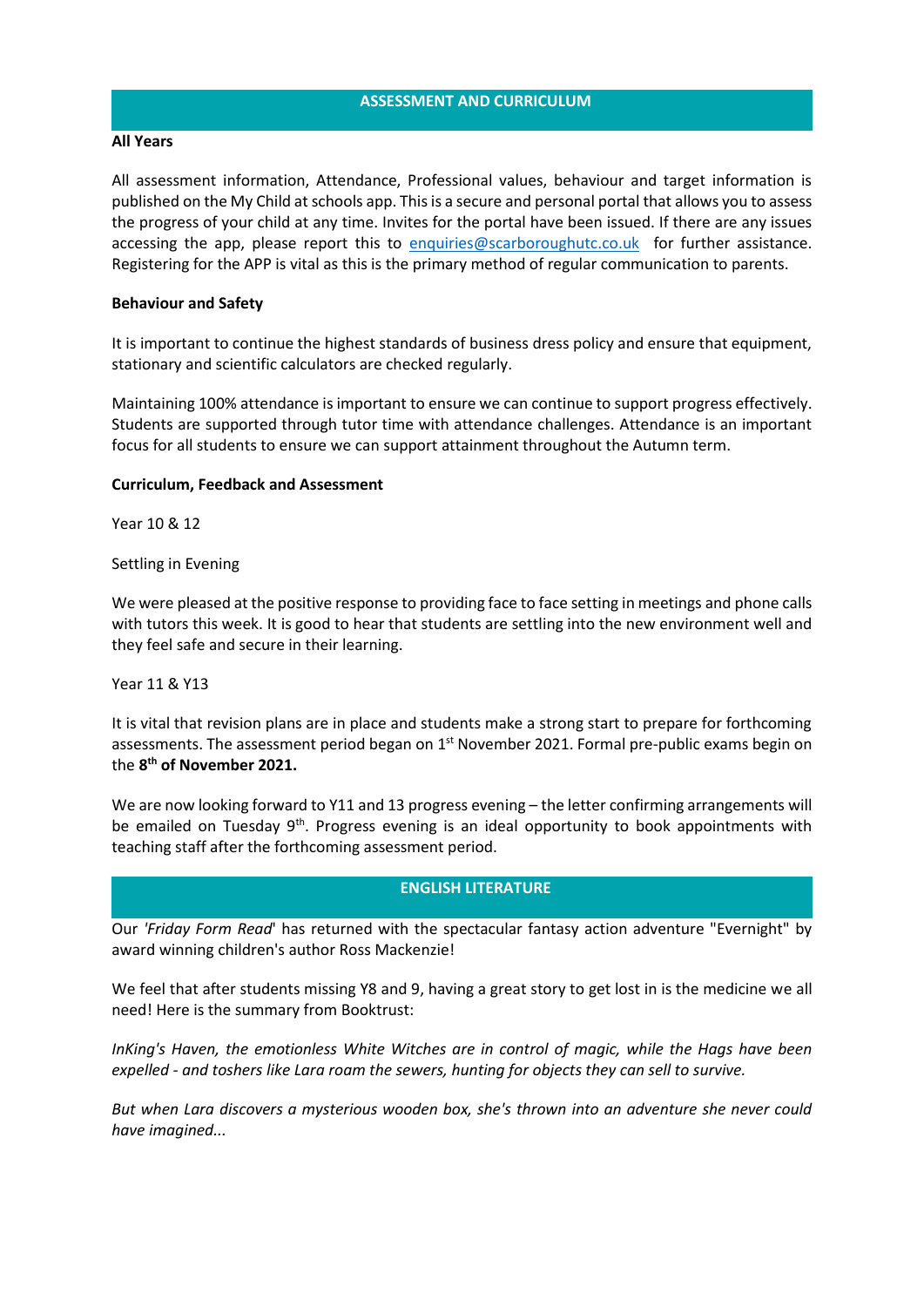*Full of magic, wonder and deliciously dark moments, Evernight is a rollicking yarn that is impossible to resist.*

*Ross MacKenzie's writing is utterly beautiful, and the world-building is astonishing: it's easy to feel surrounded by the poorhouses and castles of King's Haven. The characters are richly drawn, too, whether you're urging Lara on or cowering from the terrifying Shadow Jack.*

*Evernight's themes of courage, standing up for what's right and questioning accepted narratives are welcome, but never come at the expense of a fantastic story: by the end, you'll be racing through the pages to discover what happens.*

*A triumphant novel that will pick you up and not let you go. Evernight is the first in a series, and thank goodness: we can't wait to join Lara's next adventure.*

# **SIXTH FORM**

Our Year 13 students on our career development programme with GCHQ have attended work experience from  $1<sup>st</sup> - 5<sup>th</sup>$  November.

Year 12 have had interviews with Testcard and GCHQ for the Career Development Programme.

On Wednesday Mr Foster led an apprenticeship workshop for the Year 13 students.

Students applying to university should continue to use UCAS Hub to research University places. The buzzword for their applications is ScarboroughUTC21. Lots of details are on google classroom to support students and they can book one to one session for support after half term on Friday afternoons. Wednesday morning in tutor is also a dedicated UCAS time.

Year 13 PPE exams take place on the week of 8th November and all students should be revising hard for these by establishing a revision timetable. The timetable for these exams is below:

November 8<sup>th</sup> to November 12<sup>th</sup>

Y13 PPE Timetable

|           | 9am                    | 11.30am                 | 2pm                          |
|-----------|------------------------|-------------------------|------------------------------|
| Monday    | Chemistry 1            | Physics                 | <b>Further Maths 1</b>       |
|           |                        |                         | Biology 1                    |
| Tuesday   | Chemistry 2            |                         | <b>Environmental Science</b> |
|           |                        |                         | 1PM start for 3hr paper      |
|           |                        |                         | Maths 1                      |
| Wednesday | <b>Product Design</b>  | <b>Further Maths 2</b>  | <b>Biology 2</b>             |
|           |                        | Core Maths 1            |                              |
| Thursday  | <b>Maths Challenge</b> | <b>Computer Science</b> |                              |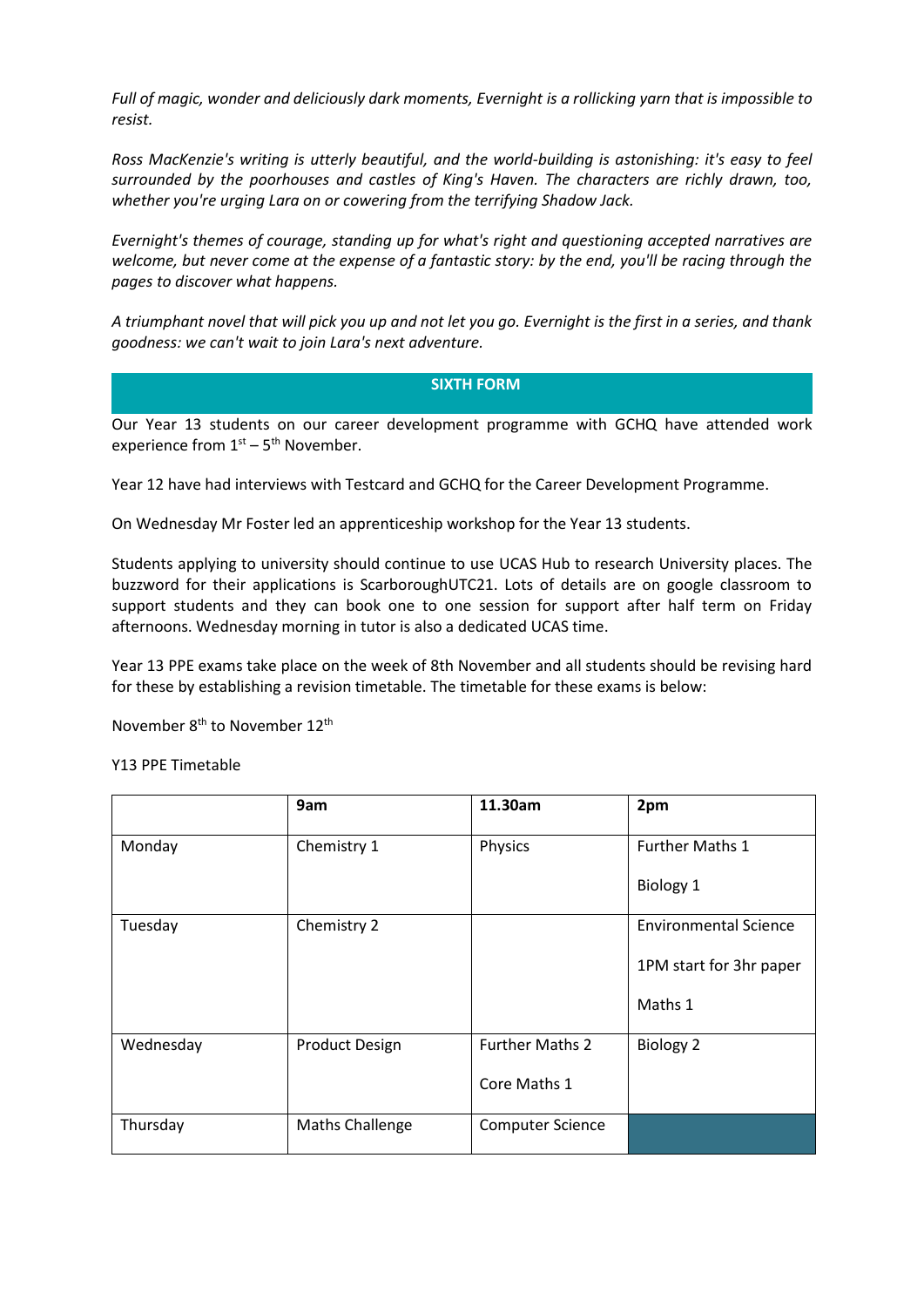| Friday | Maths 2      |  |
|--------|--------------|--|
|        | Core Maths 2 |  |

# **ETHOS & CAREERS**

Our theme of the week has been Relationships and we have looked at what makes a positive relationship and what is abuse. Assemblies have been led by Mrs Fearnehough and Mr Kilgour and have focused on the importance of consent in relationships and how to identify signs of an abusive relationship. This forms part of our keeping children safe in education programme. We have used resources from the NSPCC and informed students of the help available in college and from Childline

# **CAREERS**

Mr Forster was in college this week giving independent advice and careers guidance to our Year 11 students.

# **BUSINESS SUPPORT**

**Covid home test kits** - We are in the process of issuing all students with their home test kits for this term. We would like to inform you that all schools/colleges receive different types of COVID-19 selftest kits. These are either Innova, Orient Gene or Acon-Flowflex self-test kits. The instructions for use for each test kit differ, so please follow the instructions provided in the box. Should you have any queries regarding covid, testing or procedures please don't hesitate to contact Vanessa Smallwood, Business Manager & Covid Co-ordinator.

**College Transport** - can parent/carers please ensure that your child has a face covering for travelling on the college minibuses. This is an essential item in line with government guidance for dedicated school transport and our risk assessment. Students need to safeguard themselves and others and this is one measure that is still in place on transport. The bus drivers have been requested to remind students if they aren't wearing a mask. We have a small supply of disposable masks but students cannot rely on availability of these. When the rules change and this is no longer required we will notify.

**Covid/Flu vaccines** - we will be issuing consent forms for parent/carers to complete in due course when we receive these from the NHS school vaccine team. The vaccine sessions will be on separate dates to reduce risk and government guidance on this will be adhered to. Please return this swiftly when it is issued. Any queries please don't hesitate to contact Vanessa Smallwood, Business Manager regarding this.

| <b>DATES FOR YOUR DIARY</b>            |                                                                                 |  |  |
|----------------------------------------|---------------------------------------------------------------------------------|--|--|
| Professional development training day: | Friday 3 <sup>th</sup> December 2021                                            |  |  |
| Christmas holiday:                     | Monday 20 <sup>th</sup> December 2021 to Monday 3 <sup>rd</sup> January<br>2022 |  |  |
| Professional development training day: | Tuesday 4 <sup>th</sup> January 2022                                            |  |  |
| First day of spring term for students: | Wednesday 5 <sup>th</sup> January 2022                                          |  |  |